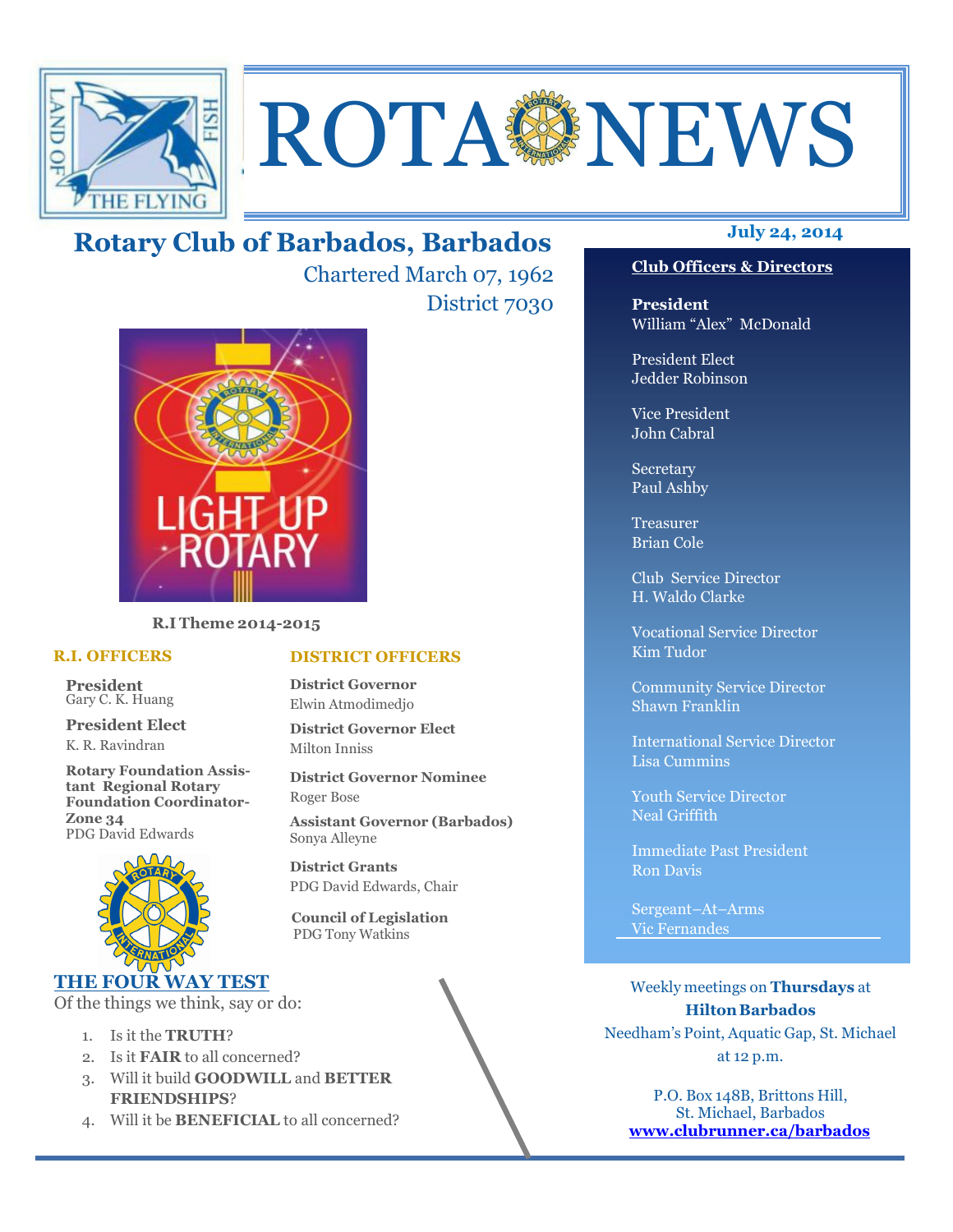#### **THE ROTARY CLUB OF BARBADOS WELCOMES ALL VISITING ROTARIANS AND GUESTS**

Today will be a Fellowship Meeting with the Greeting Team of **Mitra Knight & Sue Springer.** Meet Mitra and Sue.



Mitra Knight joined the Club on April 03, 21014 and her Classification is Project Director She is employed with the Open Campus, UWI/Canadian CIDA Project. Her mentor is Secretary Paul Ashby.



Vice President & Past President John Cabral (1992-93) being pinned by President Alex



Sue joined the club on May 22 and her classification is Hotels—Hotel **Management** She is described as a Veteran Hotelier with over 30 years experience in the industry. Sue is the Executive Vice-President of the Barbados Hotel and Tourism Association (BHTA). Her mentor is PP Brenda Pope.

Last Thursday, July 17 was the first weekly meeting chaired by New President Alex. It was a Business Meeting where President Alex and Directors gave a further update on the Plans and Programs for 2014-15.

He commended all who attended the Installation and took the opportunity to pin VP & PP John Cabral and Vocational Service Director Kim Tudor who were absent from the gathering. This before Director Kim was "allowed" to present her plans and programs.

Vice President John Cabral joined the Rotary Club of Barbados on April 01, 1981. He was instrumental in the Club's Junior Library Project which was rolled out on November 07, 1981 in the Presidency of Richard Blanchette (1981-82). **See 3 Decades of Rotary 1961-1991—page 21**. He was also pivotal in the 50th Anniversary Tree Planting Project at the National Botanical Gardens, Codrington, St. Michael.



Vocational Service Director Kim being pinned by President Alex

Director Kim joined the Club on December 24, 2010. She has served as RotaNews Editor (2011-12), Public Relations Chair (2012-13) and for the 50th Anniversary Celebrations of the Club she was responsible for coordinating the exhibition at the Barbados Museum.

# **Meeting Details**

**Thursday, July 17, 2014 Sergeant-At-Arms: Vic Fernandes** 

- **Attendance 52%**
- **Raffle \$97.00**
- **Winner Donna King-Brathwaite**
- **Fines \$185.00**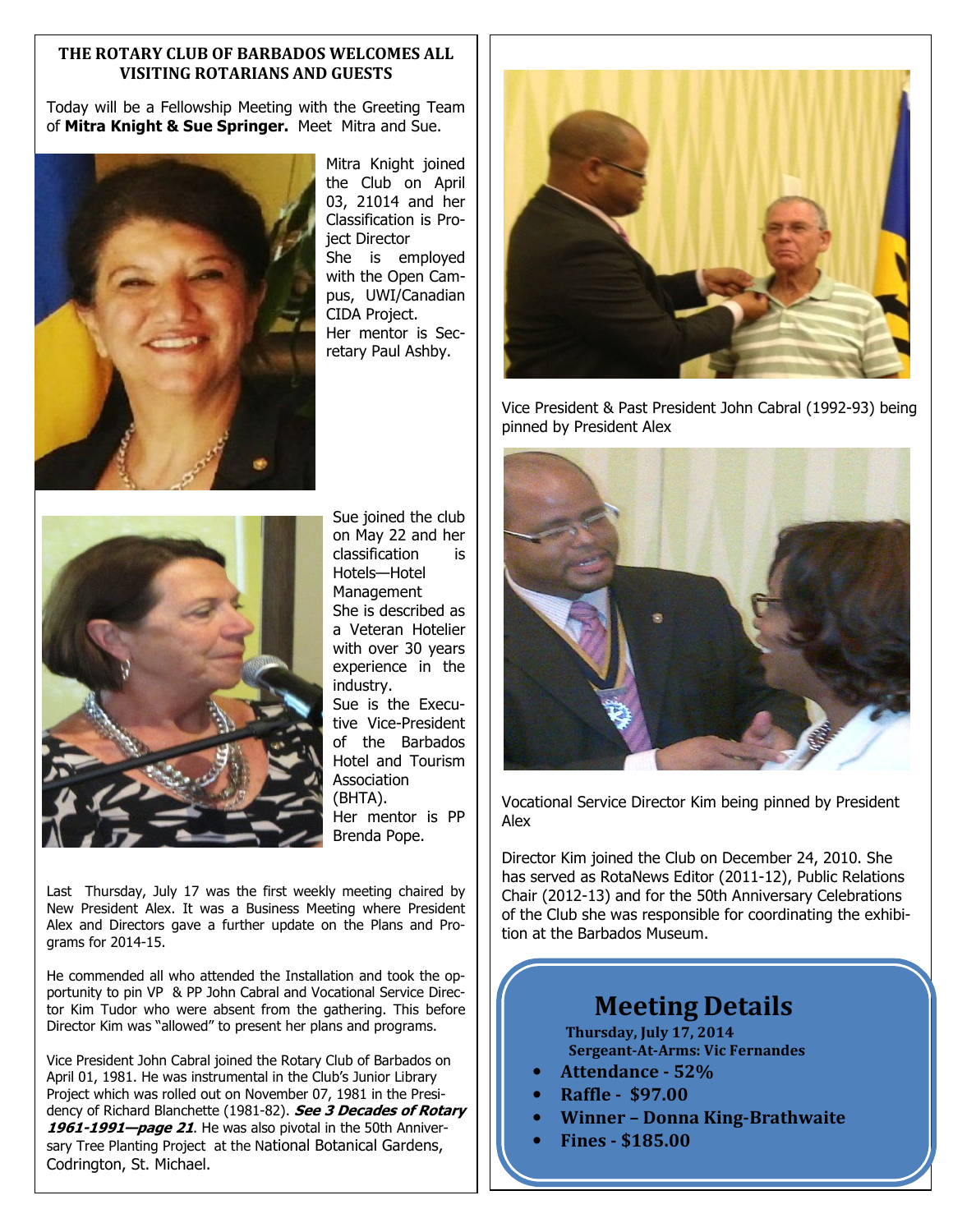Below is the Summary of the Plans and Programs for 2014-15:

#### **INTERNATIONAL SERVICE—LISA CUMMINS**

The Rotary International Affairs Summer Academy which was launched on Monday, July 14 was expected to continue until Friday, July 18, when the Closing Ceremony would be held.



**The Participants and Rotary Members at the Closing Ceremony of the week long Summer Academy –July 15, 2014**

During the week the participants covered a number of activities which should assist them in their ongoing development.

#### **OTHER PLANS**

Other areas to be covered this year include Mini MUN and RYLA.

Information on the International Service Programs can be found on the project Facebook page — Barbados MINI MUN.

#### **YOUTH SERVICE - NEAL GRIFFITH**

Last year Neal served as committee chair for Rotaract.

1. In June just prior to end of school year I made contact with the faculty advisors of two Interact clubs.

2. Got brief updates on status of those clubs. Reasonably good shape. A few matters to be tweaked and refined.

3. Focus this year is to keep reminding them of Rotary International and what it means to be a Rotarian and a young Rotarian.

4. UWI Rotaract Club will be looked after by Rtn Makonem.

5. St Michael School Interact assisted by Rtn Marie Theodore.

6. Codrington Interact led by PP. Stan MacDonald.

7. PP. Tony Williams has again this year agreed to help roster Rotarians to attend primarily the Interact Club meetings. Those clubs need the most hand holding this year due to some fall off in support last year.

8. Two major projects this year under my watch. **Anti bullying initiative** led by Rotarian Annie. More to come on this in August and at the Club Forum. It is a national campaign to raise the awareness of the many forms of bullying and in particular cyber-bullying which has grown almost out of control and is affecting many students and young adults in Barbados today.

Annie is being assisted by Partners-in-Service. An invitation is extended to any interested partners to join Annie's committee.

We have invited all Rotary and Rotaract clubs in island to join in this project which has the potential to become a national initiative.

#### **2015 Rotaract District Conference.**

I was informed by our new Rotaract President that the three Barbados Rotaract clubs were successful in a bid to host the 2015 Rotaract District Conference in Barbados.

A copy of the successful bid proposal is available.

District Gov Elect Milton Inniss is fully behind Barbados hosting the conference.

The next planning committee meeting is set for July  $21<sup>st</sup>$ . The three Rotary Clubs will be represented on the committee.

#### **VOCATIONAL SERVICE - KIM TUDOR**

The Pride of Workmanship Program, has grown since its re-birth under PP Algie in 2001-02 where the first groups recognised were Sanitation Workers, ZR Drivers and the Postal Service. The dinner to celebrate the winners for this year will be held on October 23.

You may recall that under President Dr. Grenville, the Club recognised 25 persons and their Vocations in the Celebration of the 25th Anniversary of Rotary in Barbados. (see Profile #5 -Rota News April 03, 2014)

In September a Rotary Awareness Day where a Career Show case will be offered uniquely only showcasing the vocations of Rotarians.

Other plans include a Rotary Pride of Workmanship Day in January which is Rotary Awareness Month.

It is expected that Awareness day and the Pride of workmanship Day will be a national effort by the three rotary clubs

#### **OTHER PLANS FOR 2014-15 COMMUNITY SERVICE**

**Children's Homes**  Vocational Training for the World of Work Homework and Reading assistance Possible Revival of the Mini Olympics (Child Care Board) **Senior Citizens**  More contact **Drug Awareness** 

Revamp the current programme to ensure relevance.

**Next week—Club Service**